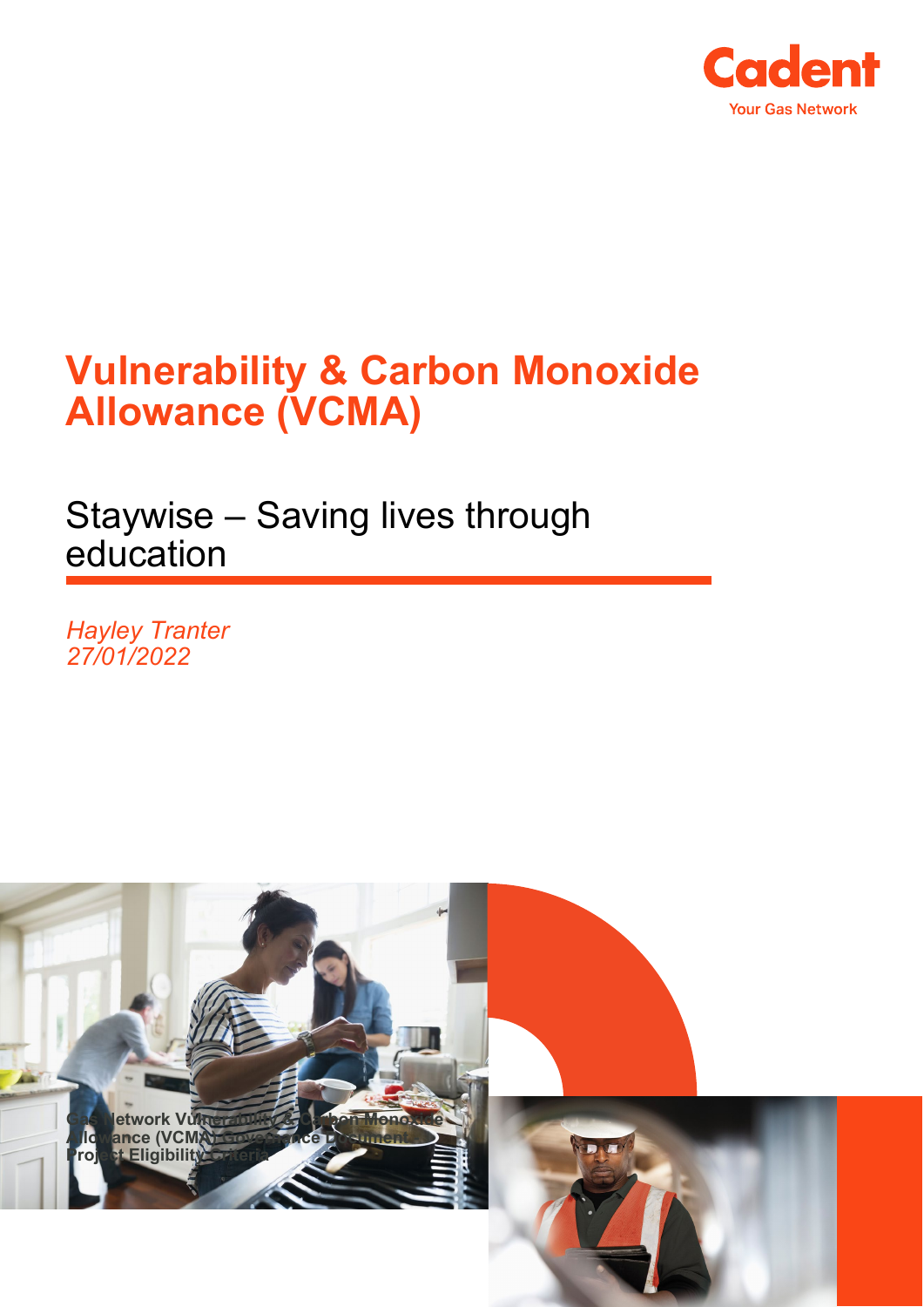

## **Section 1 - Eligibility criteria for company specific projects (excluding boiler repair & replacement)**

In order to qualify as a VCMA project, a project must:

|                                                                                              | <b>VCMA Eligibility Criteria</b>                                                                                                                                                                             | <b>Criteria Satisfied (Yes/No)</b> |  |  |
|----------------------------------------------------------------------------------------------|--------------------------------------------------------------------------------------------------------------------------------------------------------------------------------------------------------------|------------------------------------|--|--|
|                                                                                              | a) Have a positive Social Return on Investment (SROI),<br>including the potential to have a Net Benefit to the customers<br>on the funding GDN's network(s);                                                 | <b>Yes</b>                         |  |  |
|                                                                                              | b) Either:<br>Provide a direct Net Benefit to consumers in<br>j.<br>vulnerable situations, or<br>Provide awareness on the dangers of CO, or<br>ii.<br>Reduce the risk of health issues caused by CO;<br>iii. | <b>Yes</b>                         |  |  |
|                                                                                              | c) Have defined outputs and deliverables;                                                                                                                                                                    | <b>Yes</b>                         |  |  |
|                                                                                              | d) Have defined outcomes, where considered appropriate by the<br>GDN:                                                                                                                                        | <b>Yes</b>                         |  |  |
|                                                                                              | e) Relate to energy, or CO safety;                                                                                                                                                                           | <b>Yes</b>                         |  |  |
| f                                                                                            | Go beyond activities that are funded through another price<br>control mechanism or required through licence obligations;<br>and                                                                              | <b>Yes</b>                         |  |  |
| g)                                                                                           | Not be delivered through other external funding sources<br>directly accessed by a GDN, including through other<br>government (national, devolved or local) funding.                                          | $\overline{No}$                    |  |  |
| Section 2 - Eligibility criteria for company specific boiler repair and replacement projects |                                                                                                                                                                                                              |                                    |  |  |
| Condemned boiler repairs or replacements are eligible as VCMA projects where:                |                                                                                                                                                                                                              |                                    |  |  |
|                                                                                              | a) A GDN has to isolate and condemn an unsafe boiler following<br>a supply interruption or as part of its emergency service role;                                                                            | <b>NA</b>                          |  |  |
|                                                                                              | b) The household cannot afford to repair or replace the boiler,<br>and;                                                                                                                                      | <b>NA</b>                          |  |  |
| C)                                                                                           | Sufficient funding is not available from other sources<br>(including national, devolved or local government funding) to<br>fund the boiler repair or replacement.                                            | $\overline{NA}$                    |  |  |

| Section 3 - Eligibility criteria for collaborative VCMA projects     |                                                                                                                |           |  |
|----------------------------------------------------------------------|----------------------------------------------------------------------------------------------------------------|-----------|--|
| In order to qualify as a collaborative VCMA project, a project must: |                                                                                                                |           |  |
| a)                                                                   | Meet the above company specific and boiler repair and<br>replace (if applicable) project eligibility criteria; | <b>NA</b> |  |
| b)                                                                   | Have the potential to have a direct Net Benefit to customers<br>on the participating networks; and             | <b>NA</b> |  |
| C)                                                                   | Involve two, or more, gas distribution companies.                                                              | <b>NA</b> |  |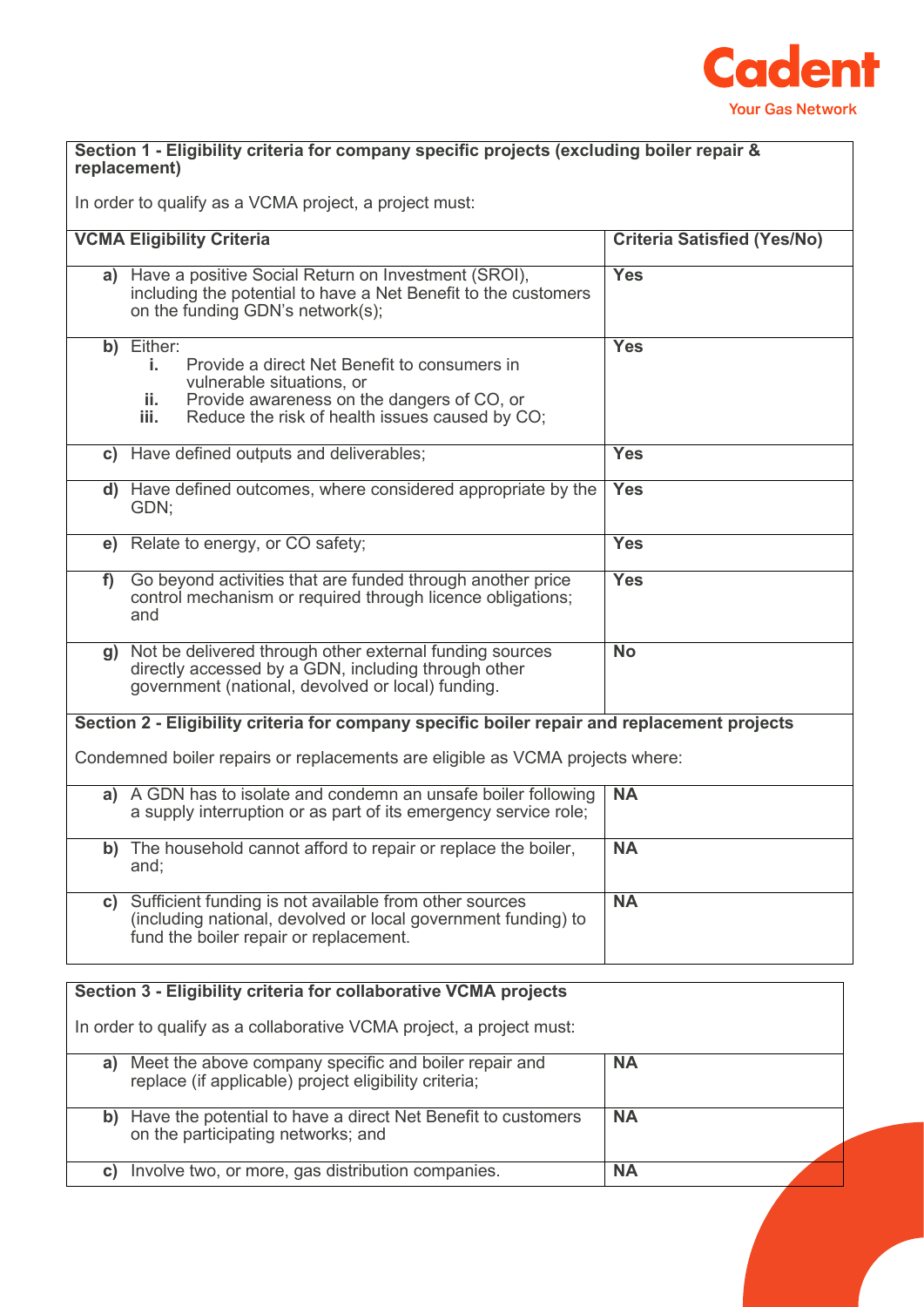

## **Gas Network Vulnerability and Carbon Monoxide Allowance (VCMA) Governance Document - Project Registration Table 2**

| <b>Information Required</b>                                | <b>Description</b>                                                                                                                                                                                                                                                                                                                                                                                                                                                                                                                                                                                                                                                                                                                                                                                                                                                                                                                                                                                                                                                                                                                                                                                                                                         |  |
|------------------------------------------------------------|------------------------------------------------------------------------------------------------------------------------------------------------------------------------------------------------------------------------------------------------------------------------------------------------------------------------------------------------------------------------------------------------------------------------------------------------------------------------------------------------------------------------------------------------------------------------------------------------------------------------------------------------------------------------------------------------------------------------------------------------------------------------------------------------------------------------------------------------------------------------------------------------------------------------------------------------------------------------------------------------------------------------------------------------------------------------------------------------------------------------------------------------------------------------------------------------------------------------------------------------------------|--|
| <b>Project Title</b>                                       | Staywise - Saving lives through education                                                                                                                                                                                                                                                                                                                                                                                                                                                                                                                                                                                                                                                                                                                                                                                                                                                                                                                                                                                                                                                                                                                                                                                                                  |  |
| <b>Funding GDN(s)</b>                                      | Cadent                                                                                                                                                                                                                                                                                                                                                                                                                                                                                                                                                                                                                                                                                                                                                                                                                                                                                                                                                                                                                                                                                                                                                                                                                                                     |  |
| Role of GDN(s)<br>*For Collaborative VCMA Projects<br>only | N/A                                                                                                                                                                                                                                                                                                                                                                                                                                                                                                                                                                                                                                                                                                                                                                                                                                                                                                                                                                                                                                                                                                                                                                                                                                                        |  |
| <b>Date of PEA Submission</b>                              | January 2022                                                                                                                                                                                                                                                                                                                                                                                                                                                                                                                                                                                                                                                                                                                                                                                                                                                                                                                                                                                                                                                                                                                                                                                                                                               |  |
| <b>VCMA Project Contact Name, email</b><br>and Number      | <b>Hayley Tranter</b><br>07805 162 594<br>Hayley.tranter@cadentgas.com                                                                                                                                                                                                                                                                                                                                                                                                                                                                                                                                                                                                                                                                                                                                                                                                                                                                                                                                                                                                                                                                                                                                                                                     |  |
| <b>Total Cost (£k)</b>                                     | Cadent FTE cost<br>1 x Customer Safeguarding Specialist - £46.32 x 8<br>Hours = $£370.56$<br>1 x Communications Advisor - £39.96 x 8 Hours =<br>£319.68                                                                                                                                                                                                                                                                                                                                                                                                                                                                                                                                                                                                                                                                                                                                                                                                                                                                                                                                                                                                                                                                                                    |  |
| <b>Total VCMA Funding Required (£k)</b>                    | £690.24                                                                                                                                                                                                                                                                                                                                                                                                                                                                                                                                                                                                                                                                                                                                                                                                                                                                                                                                                                                                                                                                                                                                                                                                                                                    |  |
| Problem(s)                                                 | Every year there are around 60 deaths caused by<br>carbon monoxide in England and Wales. This means<br>that in any given year, c.30 Cadent customers may die<br>through an incident related to CO.<br>There is relatively low awareness of the causes and<br>consequences of CO poisoning and this is in part<br>demonstrated by the proportion of homes that still do not<br>have a CO alarm installed.<br>CO alarm ownership across Cadent's networks is<br>between 60%-70%.<br>Whilst it is important to have CO alarms in your homes, it<br>is also important to educate people of the dangers and<br>how they can keep themselves and their families safe.<br>This includes education around having their gas<br>appliances checked annually and knowing and<br>understanding the signs and symptoms of CO. This<br>project is focussed on increasing societal awareness of<br>the dangers of CO; we have a separate project focussing<br>on the distribution of free CO detection alarms for<br>customers who could otherwise not afford one.<br>Children are at much greater risk of being affected<br>sooner by CO poisoning because they breathe faster<br>than adults and therefore show the signs of CO much<br>quicker and become very poorly. |  |
| <b>Scope and Objectives</b>                                | Over the last 5 years we have provided educational<br>awareness classes to primary school children through<br>two separate initiatives:                                                                                                                                                                                                                                                                                                                                                                                                                                                                                                                                                                                                                                                                                                                                                                                                                                                                                                                                                                                                                                                                                                                    |  |
|                                                            | Safety Seymour (ages 6-7yrs)                                                                                                                                                                                                                                                                                                                                                                                                                                                                                                                                                                                                                                                                                                                                                                                                                                                                                                                                                                                                                                                                                                                                                                                                                               |  |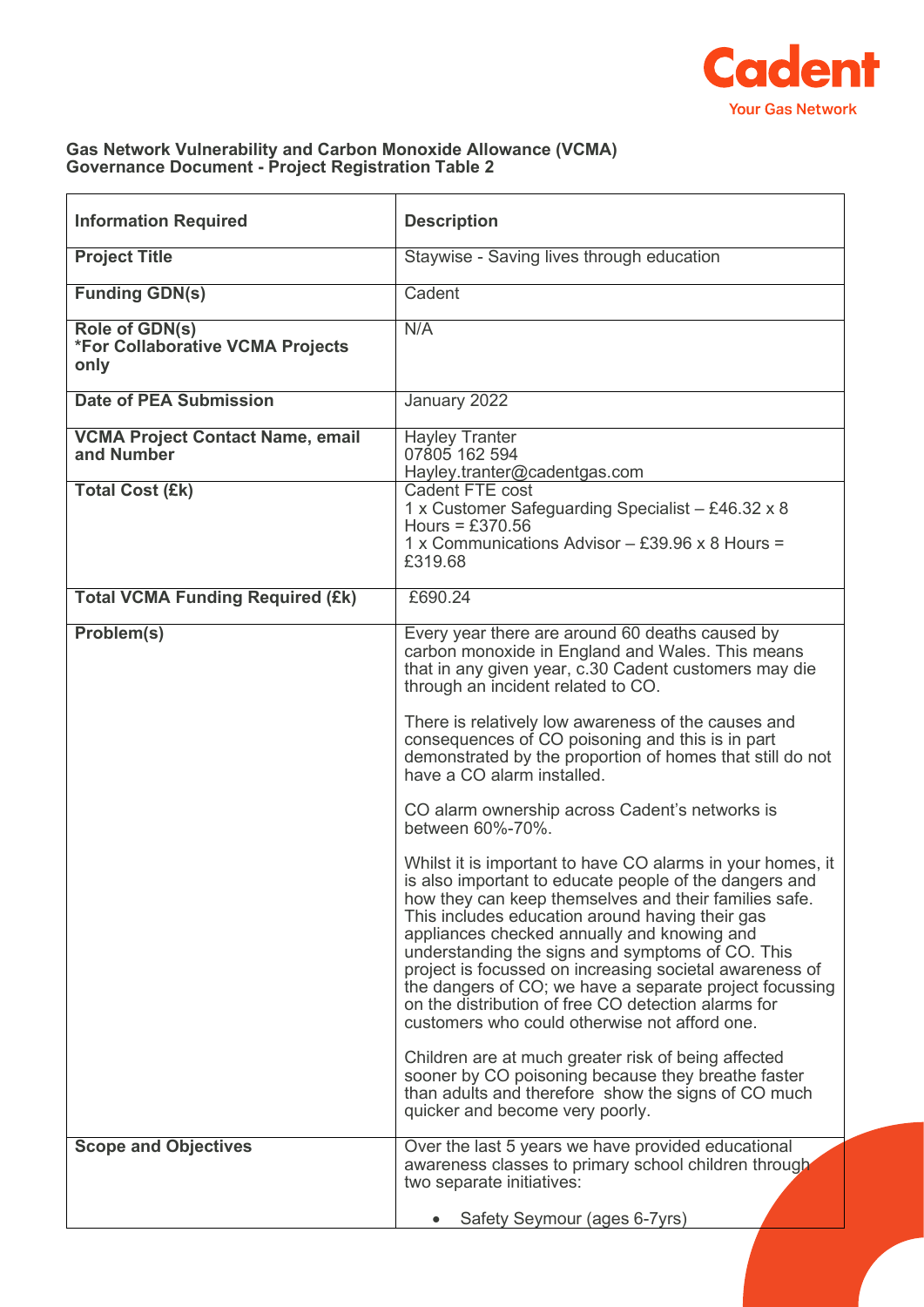

|                                                            | • The CO Crew (ages 9-11yrs)                                                                                                                                                                                                                                                                                                                                     |  |
|------------------------------------------------------------|------------------------------------------------------------------------------------------------------------------------------------------------------------------------------------------------------------------------------------------------------------------------------------------------------------------------------------------------------------------|--|
|                                                            | Both programmes have been and continue to be<br>incredibly successful. We have reached over 30,000<br>children in the last 5-years and these numbers are<br>growing each month.                                                                                                                                                                                  |  |
|                                                            | Cadent remain committed to growing these programmes<br>as we move into RIIO2 (next 5 years). This project will<br>see us extend our existing initiatives, by providing<br>existing material from both the CO Crew and Safety<br>Seymour programs to the Staywise program which is<br>highly recognised throughout the blue light services<br>across the country. |  |
|                                                            | Staywise is led by the National Fire Chiefs Council<br>(NFCC). The website has 3 tiers of access, general<br>public, teachers, and Fire Rescue Services school visits.<br>The FRS will continue to promote the website in school<br>and will deliver where required. Our material will include<br>short films accessed online which includes:                    |  |
|                                                            | Sign and Symptoms<br>How to stay safe<br>$\bullet$<br>• What to do if you suspect CO<br>And to install a CO alarm                                                                                                                                                                                                                                                |  |
|                                                            | This learning will be reinforced with a short activity which<br>will be accessed online on the Staywise website and<br>printed where and if required.                                                                                                                                                                                                            |  |
|                                                            | Cadent will provide Staywise with educational material<br>files taken from our web pages and school pages for<br>Safety Seymour and CO Crew. These files will be sent<br>to Staywise for them to upload and share on a dedicated<br>page on the Staywise website.                                                                                                |  |
|                                                            | The material will be based around the key learning<br>points, including.                                                                                                                                                                                                                                                                                         |  |
|                                                            | Sign and Symptoms<br>How to stay safe<br>$\bullet$<br>• What to do if you suspect CO<br>And to install a CO alarm                                                                                                                                                                                                                                                |  |
|                                                            | This will be accessed by a three-tier system, public will<br>be able to visit the site and complete the module as<br>shown on the website. The second 2 tiers will be<br>accessed by either the teacher or the blue light services<br>visiting the school. Supporting teacher notes are<br>provided to help facilitate the session in a school.                  |  |
| Why the Project is Being Funded<br><b>Through the VCMA</b> | This project will directly support Cadent customers by<br>raising awareness of the potential dangers of CO<br>poisoning.                                                                                                                                                                                                                                         |  |
| <b>Evidence of Stakeholder/Customer</b><br><b>Support</b>  | We recognise that children education has a positive,<br>impact in ensuring the messaging is taken home on the<br>dangers of carbon monoxide. We have several<br>comments from schools/teachers who think the existing                                                                                                                                            |  |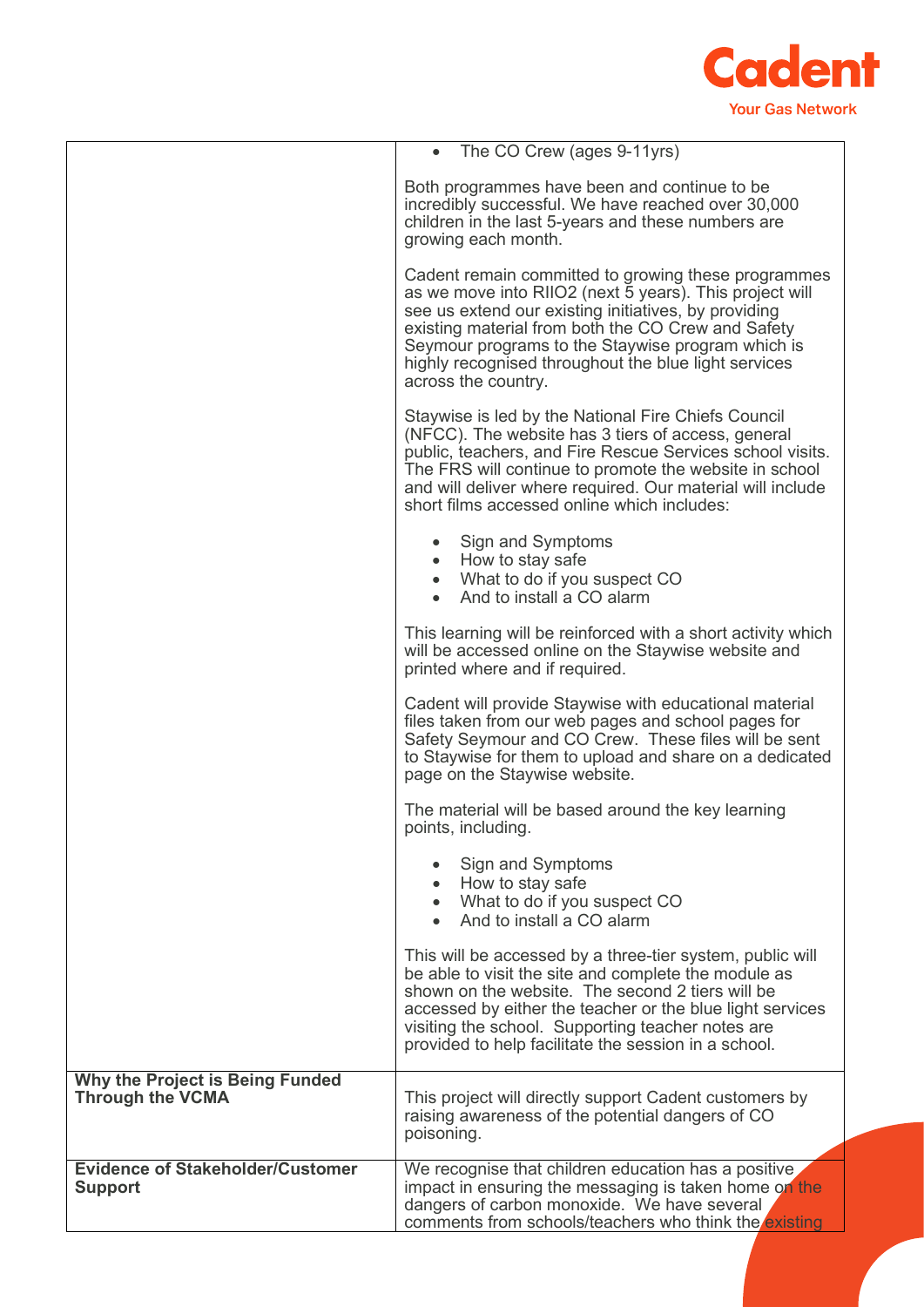

|                                                                     | programs are making a difference, however like to see a<br>package that increases the number of students being<br>educated.                                                                                                                                                                                                                                                                                                                                      |            |
|---------------------------------------------------------------------|------------------------------------------------------------------------------------------------------------------------------------------------------------------------------------------------------------------------------------------------------------------------------------------------------------------------------------------------------------------------------------------------------------------------------------------------------------------|------------|
|                                                                     | We trialled previous materials with teachers and<br>headteachers that this program brings, however an<br>assembly package was identified as a gap that could<br>complement our existing approach.                                                                                                                                                                                                                                                                |            |
| <b>Outcomes, Associated Actions and</b><br><b>Success Criteria</b>  | This project is expected to reach 3,900 children. This is<br>based on an estimate of 5% of all visits to the Staywise<br>website utilising the CO awareness information. 78,000<br>school children will visit the website over the next 5<br>years based on current data showing c.300 hits on to the<br>website each week and running this project for 5-years<br>$(260$ weeks).                                                                                |            |
|                                                                     | There has been extensive research conducted which<br>demonstrates that adults are more likely to take positive<br>action (or change) when their child (or grandchild) asks<br>them to (rather than other adults, even those seen as<br>experts in their field). Surveys and interviews held with<br>schools post our education programmes suggests that<br>somewhere between 60-80% of households take some<br>form of positive action to reduce the harm of CO. |            |
| <b>Project Partners and Third Parties</b><br><b>Involved</b>        | NFCC (National Fire Chiefs Council)                                                                                                                                                                                                                                                                                                                                                                                                                              |            |
| <b>Potential for New Learning</b>                                   | Working closely with the NFCC we will understand the<br>success of the session and act on feedback accordingly<br>from NFCC, Teachers and pupils                                                                                                                                                                                                                                                                                                                 |            |
| <b>Scale of VCMA Project and SROI</b><br><b>Calculations</b>        | Social return has been calculated based on the benefits<br>of individuals receiving vital CO awareness information<br>by accessing the Staywise website. As with other CO<br>educational projects, our calculations are based on a<br>combination of benefits from reduced A&E visits,<br>ambulance calls, injuries and deaths.                                                                                                                                  |            |
|                                                                     | Weekly average of hits onto the website is 300<br>nationwide. Therefore, in 5 years, we expect 300 x 52 x<br>5 visits = $78,000$ .                                                                                                                                                                                                                                                                                                                               |            |
|                                                                     | <b>Annual Social return</b>                                                                                                                                                                                                                                                                                                                                                                                                                                      | £2,042.29  |
|                                                                     | <b>5 Year Social Return</b>                                                                                                                                                                                                                                                                                                                                                                                                                                      | £10,211.45 |
|                                                                     | Annual social return minus project<br>costs                                                                                                                                                                                                                                                                                                                                                                                                                      | $-E690.24$ |
|                                                                     | <b>5 Year Social Return</b>                                                                                                                                                                                                                                                                                                                                                                                                                                      | £9,521.21  |
|                                                                     |                                                                                                                                                                                                                                                                                                                                                                                                                                                                  |            |
| <b>VCMA Project Start and End Date</b>                              | April 2022 - 2026                                                                                                                                                                                                                                                                                                                                                                                                                                                |            |
| <b>Geographical Area</b>                                            | The project will see delivery of the education across all 4<br>of our networks.                                                                                                                                                                                                                                                                                                                                                                                  |            |
| <b>Remaining Amount in the Allowance</b><br>at Time of Registration | <b>NA</b>                                                                                                                                                                                                                                                                                                                                                                                                                                                        |            |